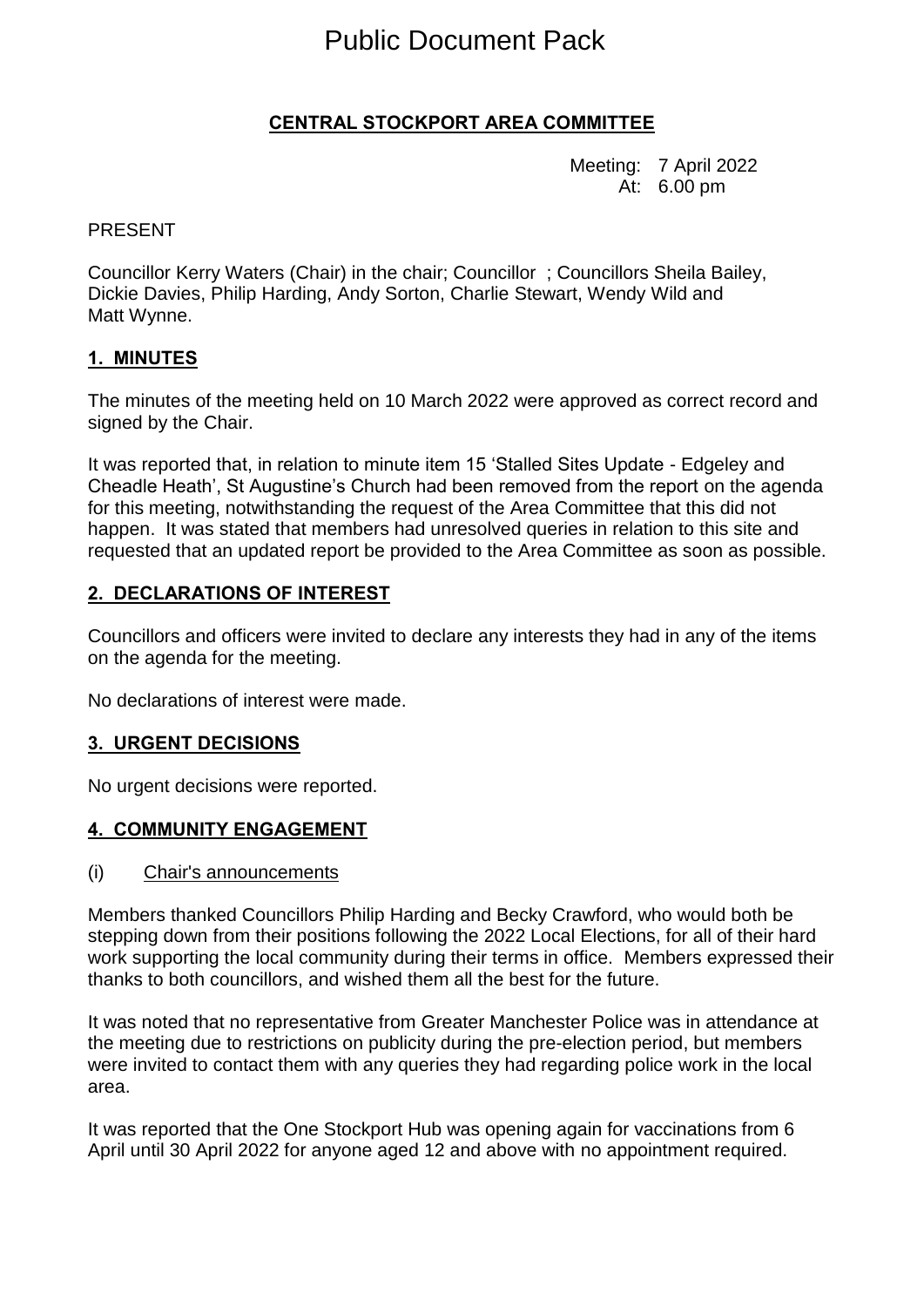Finally, it was stated that £9000 of Stockport Climate Action Now (CAN) funding remained available in every ward for projects aimed at reducing greenhouse gases in Stockport. It was noted that CAN would now consider funding applications of £500 and above, and that this could be applied for online via the council website.

#### (ii) Public question time

Members of the public were invited to put questions to the Chair of the Area Committee on any matters within the powers and duties of the Area committee, subject to the exclusions set out in the Code of Practice.

No public questions were submitted.

(iii) Petitions

No petitions were submitted.

(iv) Open forum

A representative of Strategic Head of Service (Legal & Democratic Governance and Monitoring Officer) reported that no organisations had indicated that they wished to address the Area Committee as part of the Open Forum arrangements.

# **5. DEVELOPMENT APPLICATIONS**

There were no development applications to consider.

## **6. PLANNING APPEALS, ENFORCEMENT APPEALS AND NOTICES**

A representative of the Strategic Head of Service (Legal and Democratic Governance and Monitoring Officer) submitted a report (copies of which had been circulated) which summarised recent appeal decisions and listed current planning appeals and dates for local enquiries; informal hearings for planning appeals, and enforcement action within the Central Stockport Area Committee area.

RESOLVED – That the report be noted.

# **7. GORDON STREET, STOCKPORT**

A representative of the Director of Place Management submitted a report (copies of which had been circulated) detailing proposed 'No Waiting At Any Time' and 'Blue Badge Holders Only' Traffic Regulations Orders as part of the new housing development adjacent to Gordon Street, Nicholson Street and Lancashire Hill in the Town Centre.

RESOLVED – That the Cabinet Member (Sustainable Stockport) be recommended to approve the legal advertising of the package of Traffic Regulation Orders detailed in the report, and subject to no objections being received within 21 days from the advertisement date, the subsequent making of the orders to be funded by way of developer contribution.